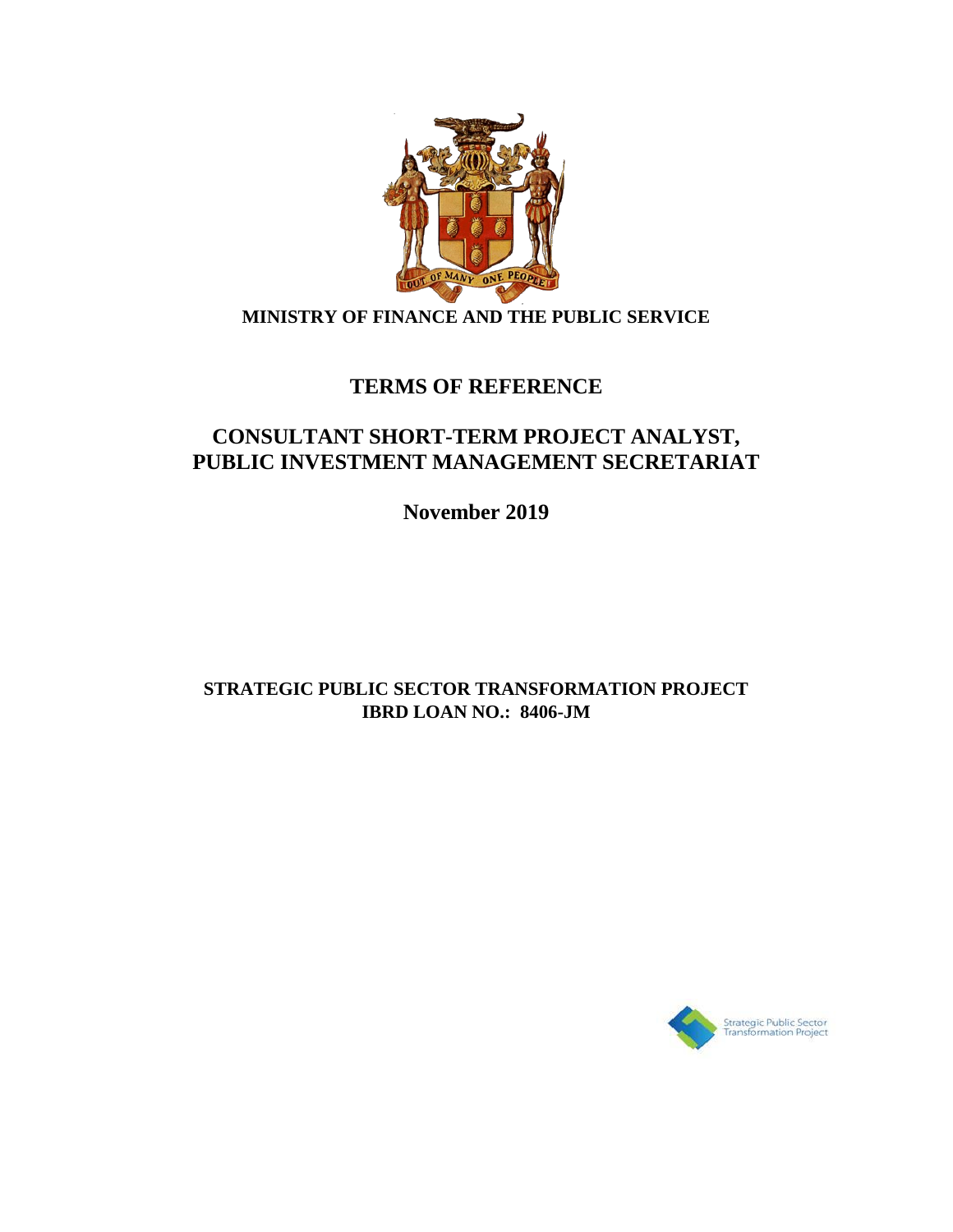#### **1.0. Background:**

#### **1.1.** *Rationale for the creation of a public investment management system (PIMS) in Jamaica:*

The Government has committed to strengthen Jamaica's public investment management system, as part of a comprehensive public financial management (PFM reform) agenda. This reform has seen the incorporation of public investment management as part of an enhanced fiscal governance framework that seeks to increase fiscal surpluses over time and concurrently reduce the debt to gross domestic product (GDP) ratio so that public resources can be allocated to public investment and other activities that have the potential to contribute to growth in the economy.

Public investment projects are **"***investments that require planning, execution, monitoring and evaluation carried out as an integrated set of activities aimed at meeting a development objective, at a specific cost and within a defined timeframe***"** *(Section 48A, FAA Act Amendments 2014)*. The Financial Administration and Audit Act (FAA Act) (Amended), 2014<sup>1</sup> sets out the elements of the strengthened Public Investment Management System (PIMS) which will seek to create a *common framework for the preparation, appraisal, approval and management of all public investments in Jamaica, irrespective of the source of funding or procurement and implementation modalities.* A key element of the system is the Public Sector Investment Programme (PSIP); a rolling 5 year plan of Cabinet approved public investment projects.

**The Objectives** of the PIMS are to:

- **Promote growth** and development and encourage capital formation for future investment
- **Maximize efficiency of public investment** "through better selection and management of investment expenditure."
- **Improve** the quality of social and economic infrastructure in the country.

PIMS is an integrated approach to managing the public investment portfolio and projects, which is:

- **Extensive**; extends across all public entities and sectors
- **Inclusive**; includes all type of public sector expenditures (actuals and contingencies)
- **Complete**; covers all steps and phases that a project has to complete through its productive life, including the interaction with other administrative systems (budget, treasury, procurement, human resources, others).
- **Strategic**; all projects and overall portfolio will be selected and oriented to add value to a larger development purpose

 $\overline{a}$ 

 $1$  Gazette 31<sup>st</sup> day of March 2014, enacted April 1, 2014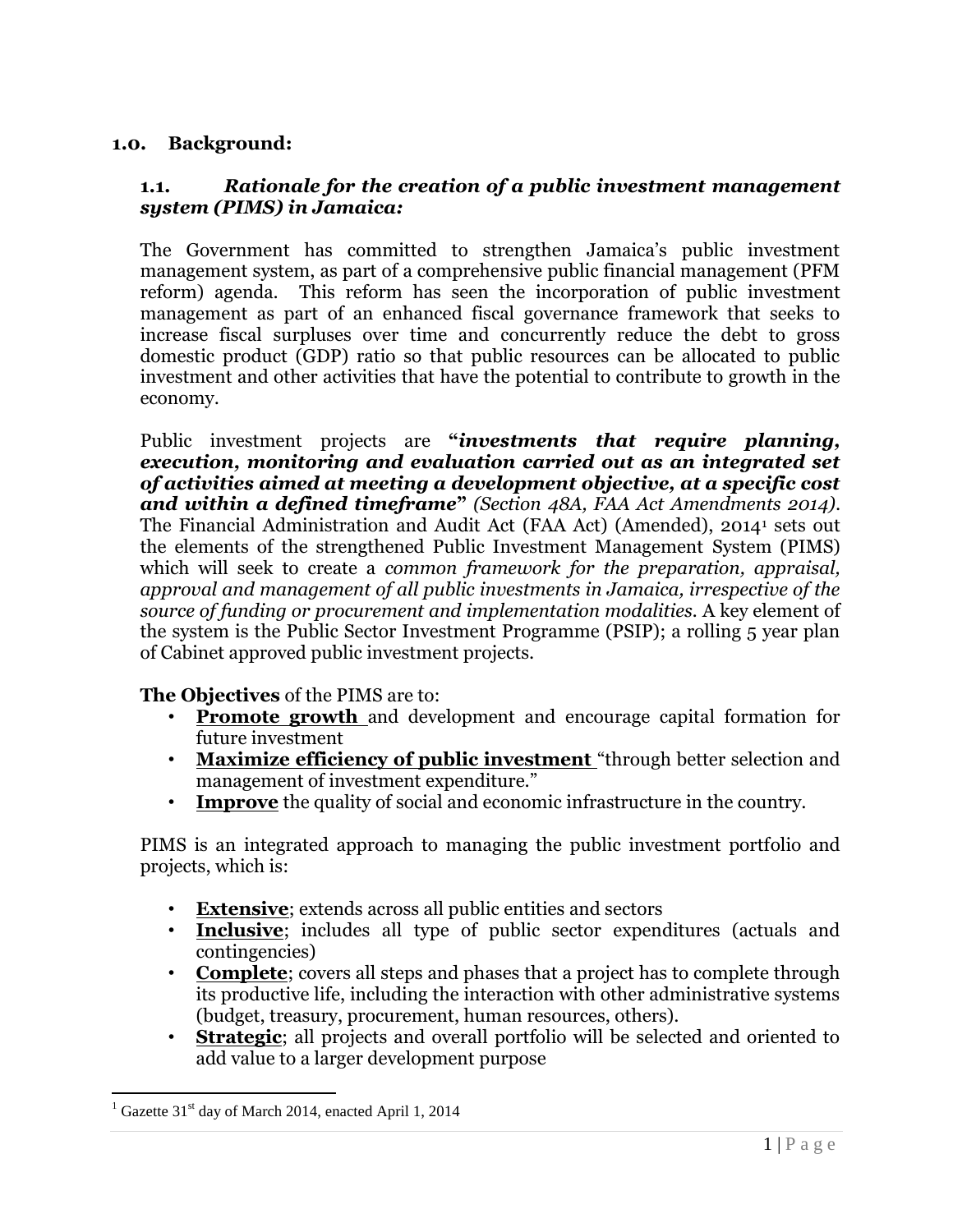The PIMS is also bolstered by other legislations and policy which existed prior to the 2014/15 FAA and PBMA Acts being amended. These also form part of the policy and legislative framework for the PIMS.

The Ministry of Finance also undertook a review of the 5-year Public Sector Investment Programme (PSIP), which revealed that there were public sector projects being implemented which had inherent deficiencies and weaknesses which occupied fiscal space and was being resourced through provision in the PSIP and national budget. This brought into question the effectiveness and the due diligence with which prospective projects were being screened prior to entry into the PSIP. Some of the weaknesses identified included:

- i. Poor project design & planning;
- ii. Weak institutional capacity to properly assess the long run feasibility and sustainability of these projects;
- iii. Policy mismatch with project goals and objectives and national priorities;
- iv. Readiness/lack of preparedness of executing bodies to implement projects.

In response to these identified weaknesses, the Government of Jamaica in revising the FAA Act in 2014, also enshrined in law a body, the Public Investment Management Committee (PIMC), charged with the responsibility for the screening and appraisals of all public investment projects from specified public sector (SPS) entities which must be ratified through this body, for approval by Cabinet prior to entry in the PSIP. This led to the creation, under statute, of the Public Investment Management Secretariat (PIMSEC) to be the secretariat of PIMC to undertake the screening and appraisal of public investments and to provide advice to PIMC. PIMSEC became operational in 2015 under the Strategic Public Sector Transformation Project (SPSTP).

## **2.0. Introduction:**

#### *2.1. Strategic Public Sector Transformation Project:*

The Government of Jamaica (GOJ) received loan financing from the International Bank for Reconstruction and Development (IBRD) towards the cost of the Strategic Public-Sector Transformation Project (SPSTP). The Project Development Objective (PDO) is to strengthen public resource management and support selected public sector institutions in facilitating a more enabling environment for private sector growth. The project is being executed through six (6) Components divided into 2 thematic areas.

The first thematic area seeks to reinforce fiscal discipline and revenue enhancement through four main components: (a) Strengthening the Public Investment Management System (PIMS); (b) Strengthening the Budget Preparation Process and Results Based Budgeting (c) Adaptive Public-Sector Approaches to Promote Fiscal Sustainability and Project Management; (d) Modernizing of the Accountant General's Department.

The second thematic area seeks to support those institutions that sit at the interface between the public and private sectors: Bureau of Standards of Jamaica (BSJ) through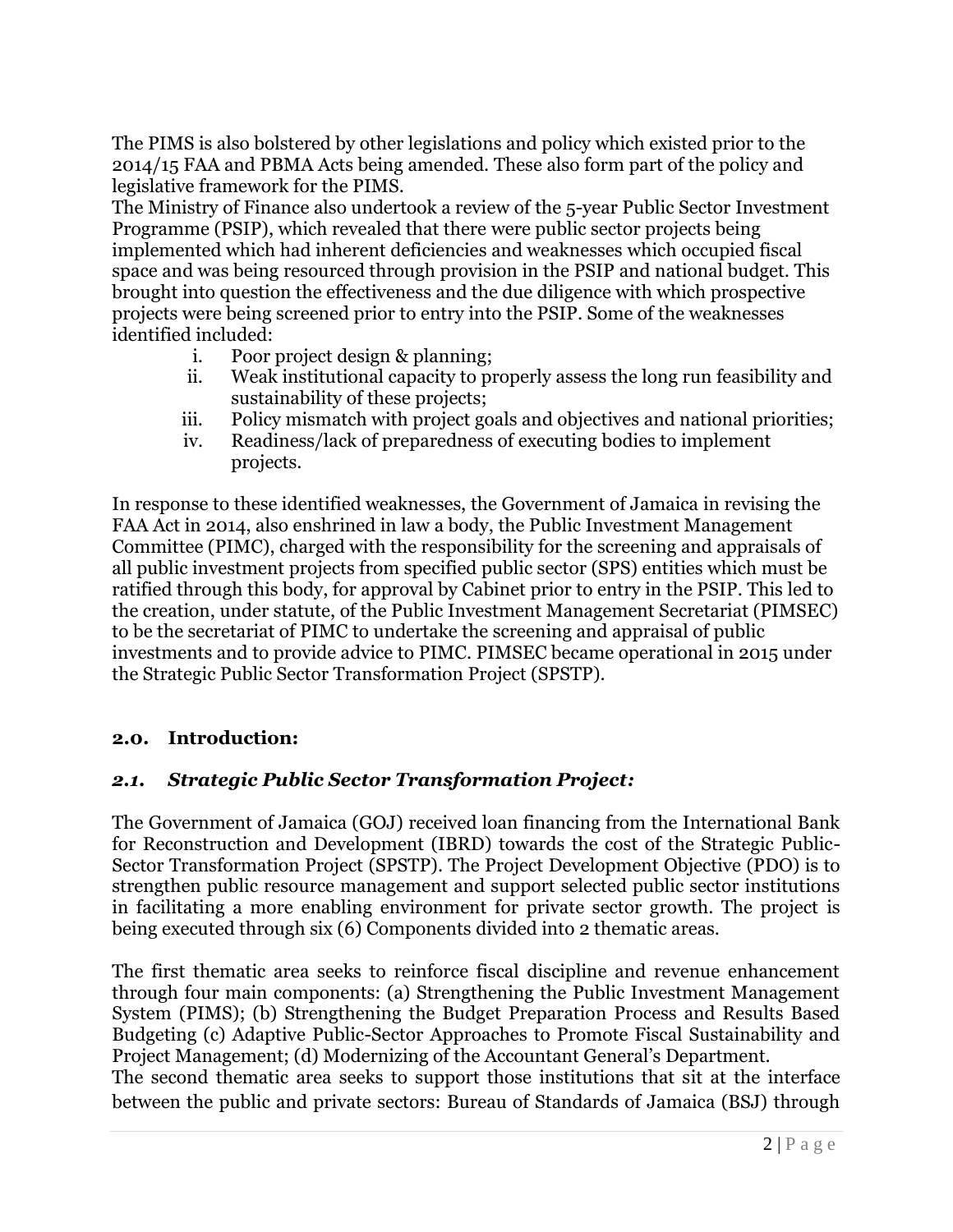component 5, Fostering Industrial Growth and Trade Facilitation, that will support strategic public-sector institutions essential to creating an enabling environment for the private sector. The management of the project makes up the sixth component.

Strengthening of the Public Investment Management System (PIMS) is a sub-set of Component 1 which falls under the first thematic area "*Strengthening the PIMS*". PIMSEC therefore currently operates under Component 1 of the SPSTP. The executing agency for the project is the Ministry of Finance and The Public Service (MOF&PS) and the Project Implementation Unit (PIU) is established within the MOFP to implement the project. The project will support activities across selected service delivery ministries, departments, and agencies (MDAs).

## **2.2.** *The Public Investment Management Committee (PIMC)*

Under Section 48 B (2) D of the amendments a Public Investment Management Committee is to be appointed to:

- a. Screen all investment proposals for feasibility and consistency with government's strategies and objectives
- b. Review all projects for technical, financial, economic and environmental feasibility
- c. Prioritisation of projects for financing and recommending to Cabinet their inclusion in the Public Sector Investment Programme, and
- d. Reviewing project performance, monitoring risks to the achievement of objectives and continued relevance to government's policy priorities

*General Features of the PIMC:* The main role of the Committee is to review/screen projects which are submitted for consideration for inclusion in the PSIP; review the recommendations of the PIMSEC concerning these projects and take a decision to approve, defer for further work or reject.

The two main functions of the PIMC in supporting this model are:

**Project Approval -** this is to ensure that project concepts and proposals are aligned with policy objectives and that submitted projects are technically, economically, and financially viable. Project approval is done in two phases

- **Phase one** Project concepts/ideas are assessed for alignment with policy positions as articulated in the PSIP Policy Paper, the Medium Term Social and economic Framework and the National Development Plan Vision 2030. It is after this approval that projects are approved to be fully designed.
- **Phase two** Project documents are appraised for financial and relevance approval, Funding agency for feasibility analysis, and submitted to Cabinet for final approval and inclusion in the PSIP.

**Project Monitoring and Evaluation under PIMSEC -** covers the preimplementation stages of the project cycle, and involves design of the M&E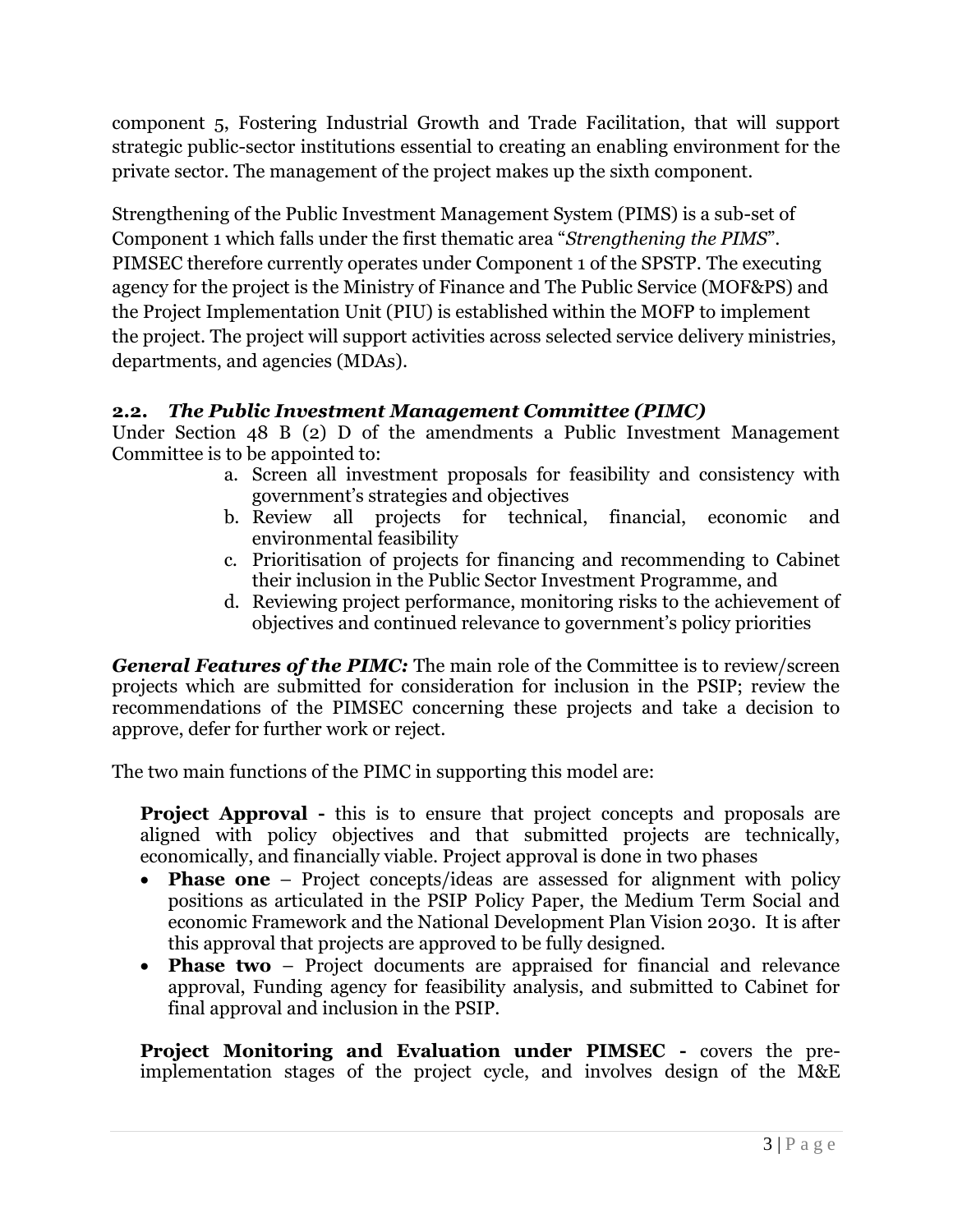framework for projects to be submitted to PIMC through the PIMS Secretariat and are submitted to Cabinet along with the relevant appraisal documents for approval.

*Inputs for PIMC Decision Making:* In order to undertake these roles and functions the PIMC will be guided by information produced from the following sources:

- A. **VISION 2030 Jamaica** National Development Plan is the 'roadmap' for making "Jamaica, the place of choice to live, work, raise families and do business".
- B. **Growth Inducement Strategy**  a strategic framework and a structured program of actions designed to achieve a quick turnaround in the economy and build a platform and momentum for medium-term growth. In essence, it captures the reality of the present moment which demands re-orienting our economic policy towards a sharpened focus on enhancing growth as the necessary basis for realizing sustained improvements in the social well-being of citizens, consistent with the goals of Vision 2030 Jamaica.
- C. **PSIP Policy Paper**: This paper is developed by the Planning Institute of Jamaica to aid Cabinet's decision making on the PSIP and is presented each year to the Cabinet for discussion and approval, prior to its approval of the Estimates of Revenue and Expenditure for the succeeding financial year and includes:
	- a. A diagnosis of the PSIP Performance
	- b. An analysis of the prevailing socio-economic and environmental conditions
	- c. Recommendations for adjustments based on review of recent socio-economic developments
	- d. A forecast of likely impact of the continuing PSIP on development indicators, and
	- e. Recommendation of prioritisation criteria for determining the size and composition of the PSIP
- D. **PIMS Guidelines:** This is a handbook of the rules, procedures, requirements and guidelines which shall be prescribed for the governance of all public investments (irrespective of source of funding and origin), in Ministries, departments, public bodies and public private partnership
- E. **PIM Information System (PIMIS)**: This is a web-enabled system that will serve as the repository of information on all public investments projects (central government, public bodies and public private partnerships), at the various stages of the project cycle (inclusive of concepts, feasibility, approval, implementation and evaluation) thereby allowing access for tracking of status and performance information on all projects as they move through the project cycle.

*PIMS Secretariat as Institutional Support for PIMC:* The role and the responsibilities of the PIMC and the PIMSEC are laid out in the Fourth Schedule of the Financial Administration and Audit (Amendment) Act 2014 hereinafter referred to as 'the Act'.

The PIMC and by extension its Secretariat, PIMSEC, has a central role in the new PIMS. PIMC is the principle authority on PIMS in Jamaica and as such is a key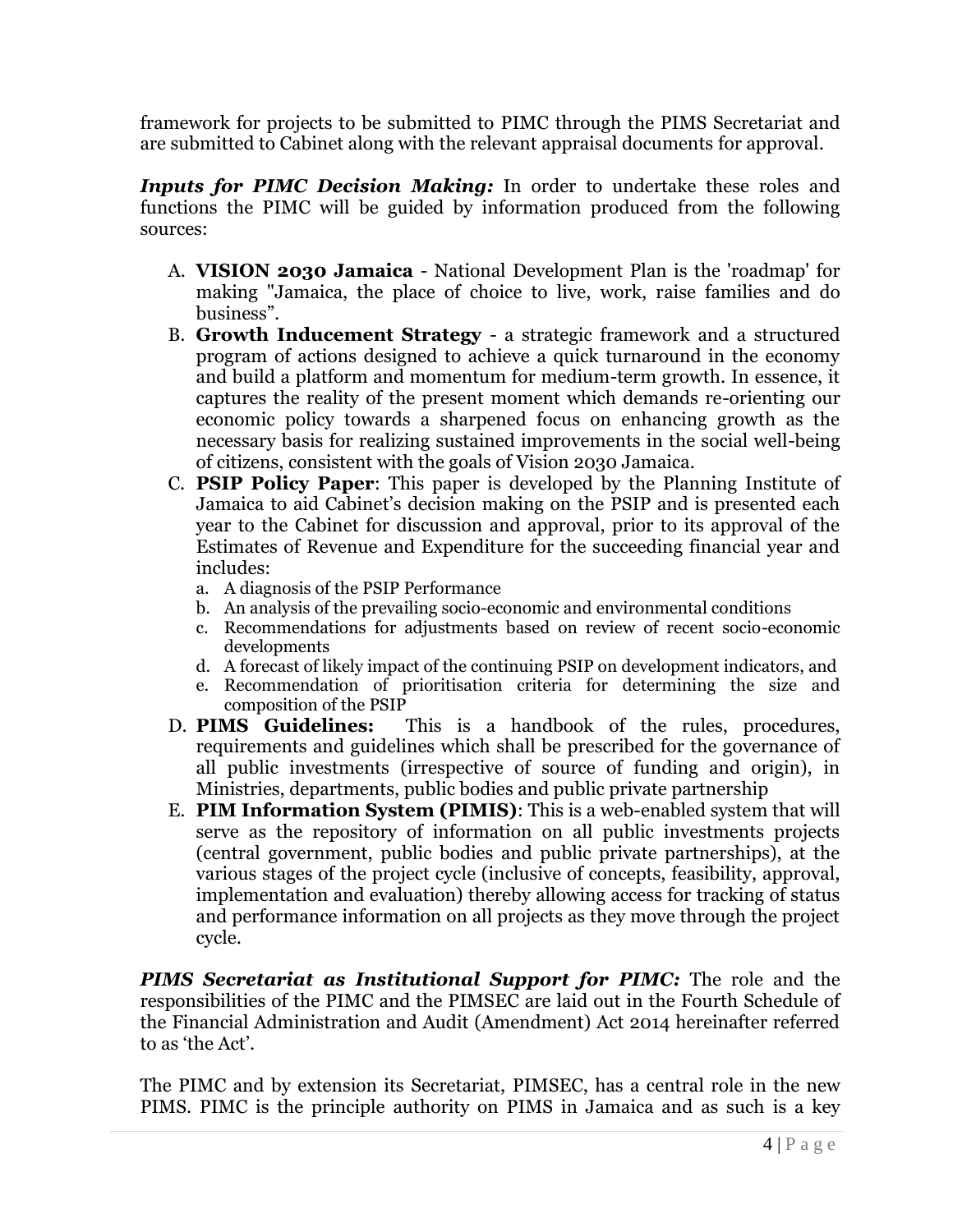adviser to the Cabinet in terms of their executive decision making regarding the PSIP.

All project proposals have to pass through the PIMS process to be funded through the national budget. Under the revised legislation, Projects cannot enter the PSIP without Cabinet approval.

*Outputs of The PIMSEC Support to the PIMC:* The main output of the deliberations of the PIMC are:

a. **Viable Project Proposals for inclusion in the PSIP –**Projects that are ready for implementation after being appraised and assigned financing through Bi-lateral, Multi-lateral, Public Private Partnership or the Budget resources of Ministries, Departments and Agencies

## **3.0. Services Required:**

For concepts and proposals to be considered for financing approval, regardless of the modalities, concepts and proposals undergo a two-phased screening and appraisal process which is undertaken by PIMSEC on behalf of the PIMC. There is a first level review which is subject to scrutiny by a Technical Review Committee (TRC) chaired by the Director General of the PIOJ and submitted to PIMC for decision. The mandate of PIMSEC is to undertake the technical analysis of concepts and proposals and advise the reviewing bodies of their feasibility and sustainability among other selection criteria – social and economic cost benefit, environmental impact etc. PIMSEC has a small cohort of consultant Project Analysts that undertake the analysis of the concepts and proposals, providing the technical assessments and inputs to inform decisions leading to entry in the PSIP.

i) The PIMSEC is currently in need of additional short-term support in respect of screening and analysis of project concepts and proposals which may be classified as simple or complex;

ii) Areas where support is required include inter alia:

- Infrastructure works
- $\bullet$  ICT
- Business Transformation/modernisation
- Social development (health & education)
- Agriculture
- Natural resource development & Environmental assessment

The classification of a project as simple or complex will be determined by the head of PIMSEC and approved by the Technical Coordinator Component 1, **SPSTP**. The level of effort [man days] will be fixed accordingly in keeping with the conditions established by the **SPSTP**.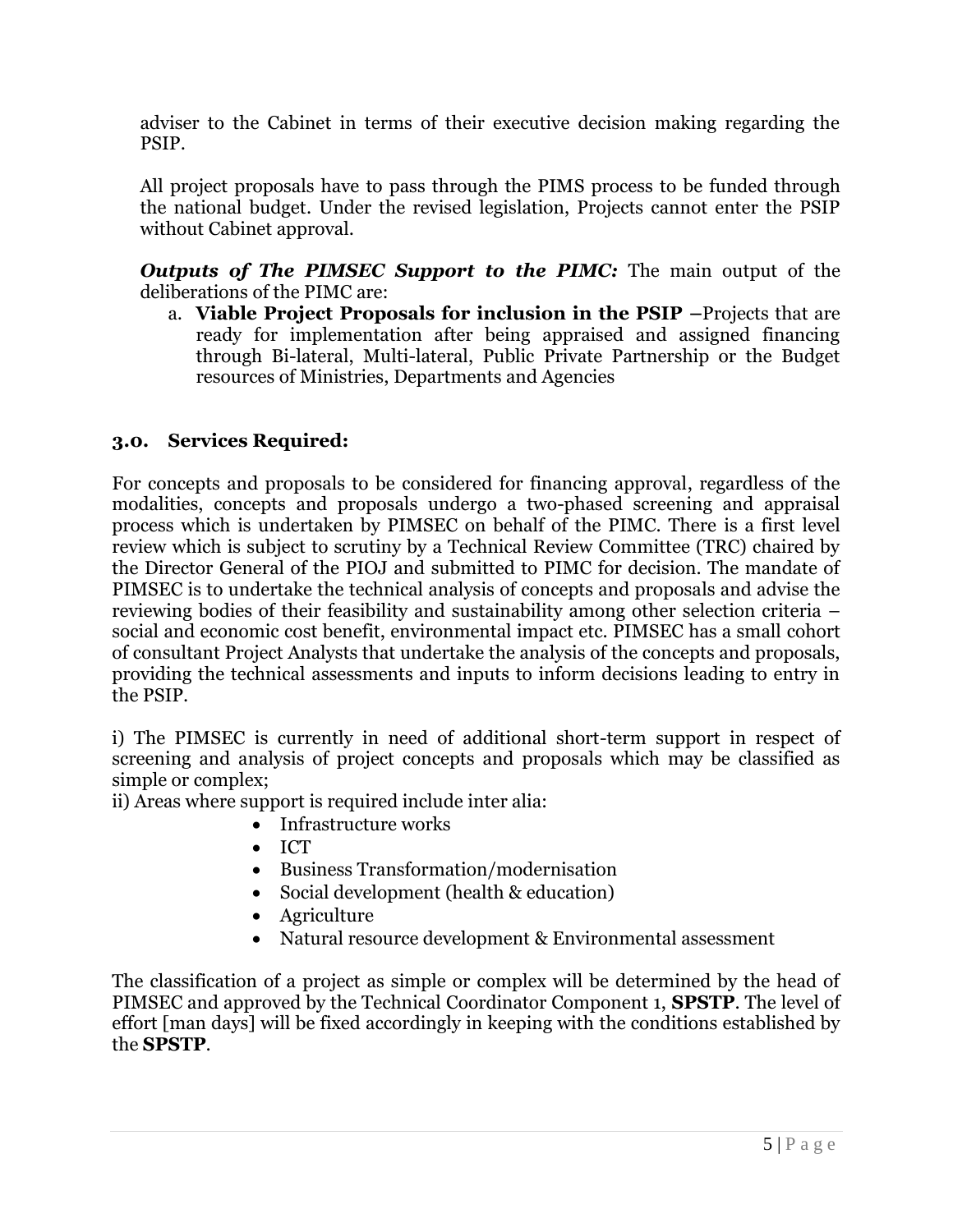## **4.0. Objectives of this Consultancy:**

The primary role of the Project Analyst (PA) in the PIMSEC will be to ensure that only well prepared, sound projects are referred for selection. The short-term PA will be required to:

- Become knowledgeable of the requirements of the PIMS through review of various documents and PIMS guidelines
- Undertake research to inform the analysis of submissions
- Collaborate with the M&E officers in PIMSEC in undertaking the analysis of submissions to PIMSEC
- **Provide comprehensive reports on the screening and appraisal of** concepts/proposals as assigned.

## **5.0. Scope of Works:**

Specifically, the PA will be required to:

- a. Provide detailed scrutiny of all project proposals at pre-screening, submission of the business case and final check before submission to PIMC;
- b. Liaising with sector agencies in interpretation of their specific project objectives;
- c. Ensure project proposals are in line with portfolio priorities and consistent with the proposing entity's corporate plan;
- d. Ensure that projects are aligned with national priorities and / or strategic policy objectives reflected in the Vision 2030 Jamaica - National Development Plan / Medium Term Framework and other policy frameworks;
- e. Undertake research to inform analysis and assessment of projects;
- f. Conduct site visits to improve understanding of context of the project;
- g. Use the appropriate project assessment techniques to determine the viability of the projects;
- h. Conduct financial and economic analysis on projects;
- i. Derive and assess ratios to determine:
	- Social and economic cost benefit as appropriate to the project context;
	- Value for money assessment;
	- Sustainability in the short, medium and long term;
	- Risks assessment and whether there are proposals for mitigation that are viable;
	- Potential contribution to GDP if appropriate;
	- The readiness of the proposing entity to execute;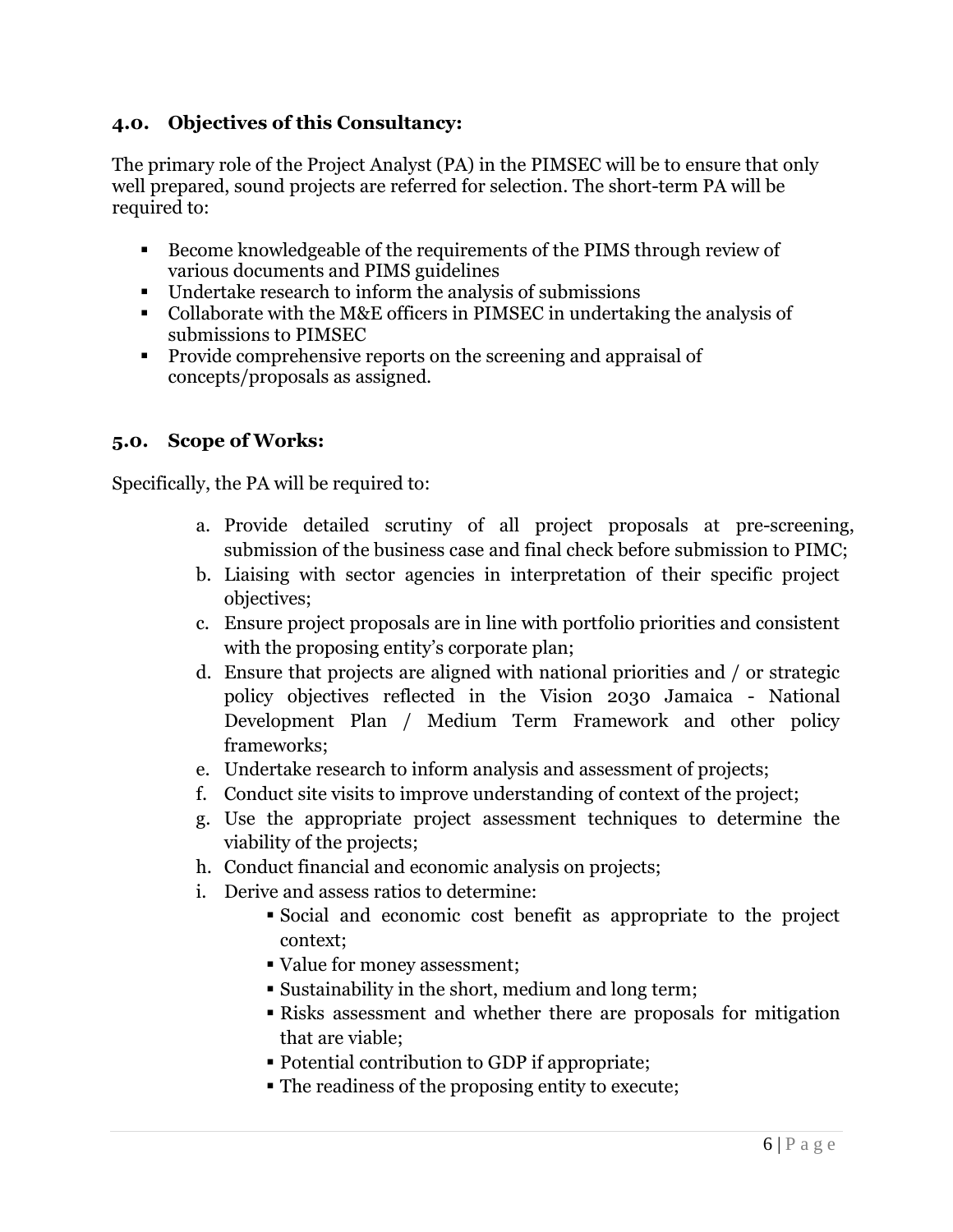- The likely medium to long-term financial impact of the project;
- Adequacy of the proposed M&E framework for the project;
- Determination of data/ratios to inform prioritization decision;

j) Prepare comprehensive project assessment report for scrutiny by the Executive Director;

k) Respond to any required amendments to improve the quality of the analysis

l) Prepare end of assignment report with recommendations from lessons learned

#### **6.0. Methodology:**

The Consultants are expected to perform the services required in accordance with the highest professional standards and international best practices, bearing in mind the objective of the assignment, the desired outputs and the PIMS guidelines. The Consultant will develop, and submit deliverables as specified in these Terms of Reference. The Consultant will be expected to relate to stakeholders at various levels within the GoJ in the conduct of the assignment. The assignment should be conducted in a spirit of collaboration and consultation with the SPS/MDA process owners and stakeholders and other key stakeholders that support the administration of the PIMS.

#### **7.0. Deliverables:**

The deliverables under this engagement are to be presented in keeping with the highest professional standards and as specified in the table below. All documents submitted must conform to the following minimum standards:

- a) should use language appropriate for a non-technical audience;
- b) should be comprehensive, properly formatted and well presented;
- c) should be developed through a consultative process, ensuring feedback from key stakeholders.

| <b>Key Deliverables</b>              | Performance Standards                                        |
|--------------------------------------|--------------------------------------------------------------|
| 1. Work plan                         | Comprehensive overall work<br>plan<br>the<br>detailing,      |
|                                      | approach/methodology for completion of activities within the |
|                                      | limits of the timeline defined under this assignment.        |
| 2. Documentation as required of      | Comprehensive report of activities undertaken as detailed in |
| preliminary findings and assessment  | the scope of works at 5.0. items $(a-d)$ .                   |
| 3. Documentation as required in      | Comprehensive report of activities undertaken as detailed in |
| meeting requirements for analysis of | the scope of works at 5.0. items (e & f).                    |
| concept/proposal                     |                                                              |
| 4. Documentation as required of      | Comprehensive report of activities undertaken as detailed in |
| analysis and determination of data   | the scope of works at $5.0$ . items $(g-i)$ .                |
| analyzed                             |                                                              |
| 5. Documentation as required of the  | Comprehensive report of activities undertaken as detailed in |
| project assessment report            | the scope of works at 5.0. items (j & k).                    |
| 6. End of assignment report for the  | Comprehensive report of activities undertaken as detailed in |
| contracting entity                   | the scope of works at 5.0. items (l).                        |

7.1 The key deliverables under this engagement are as specified in the table below: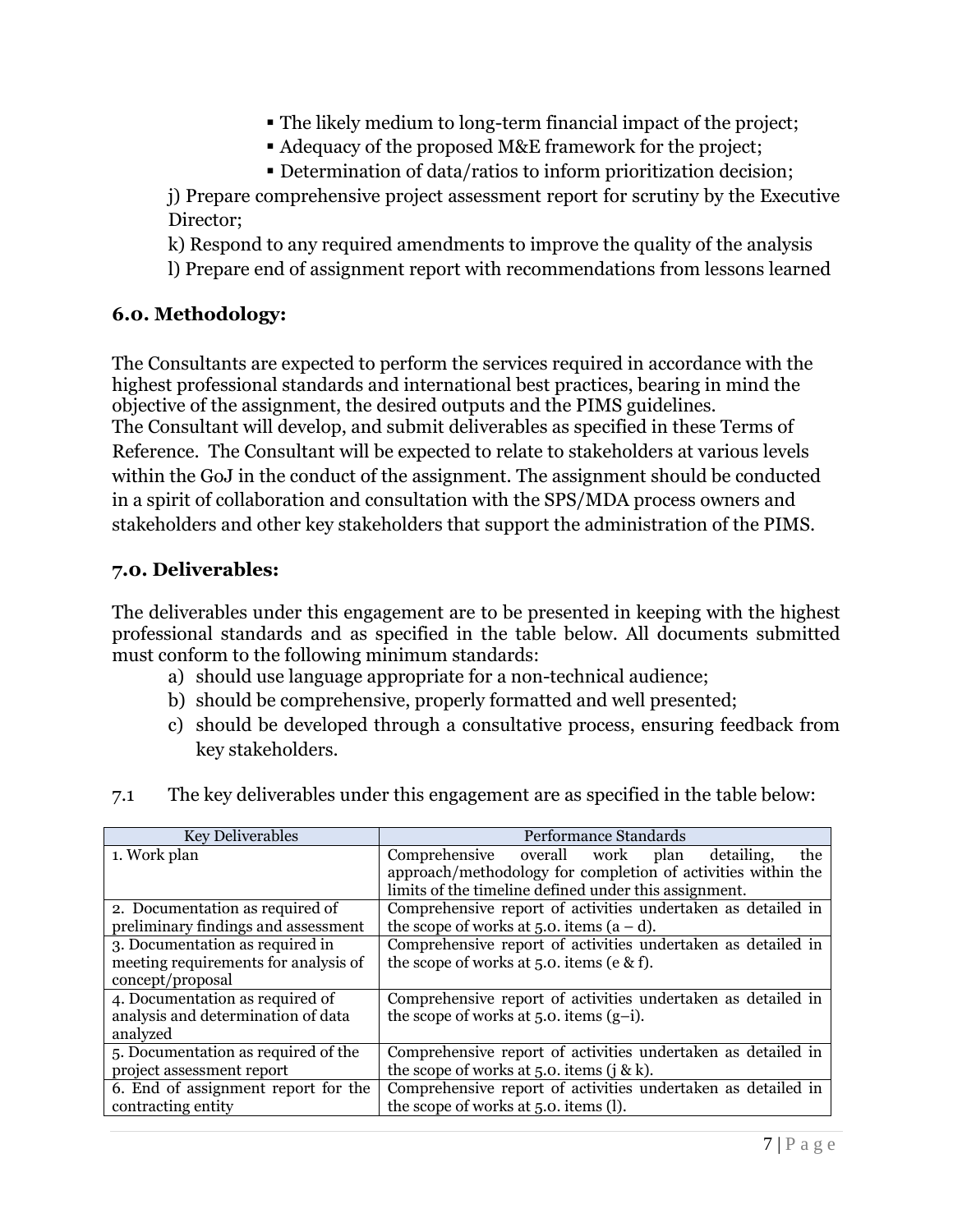#### 7.2 *"Sign-off" Procedure*

The Consultant, will collaborate with the Executive Director to ensure the deliverables align with the objective of this assignment. The Technical Coordinator Component 1, SPSTP will review and authorise acceptance on all deliverables produced. Sign off for payment will be done by the Technical Coordinator, Component 1, subject to acceptance received from the Executive Director PIMSEC.

#### 7.3 *Variations*

All proposed changes to the deliverables must be discussed with the Executive Director [ED] PIMSEC and approved by the Technical Coordinator Component 1, the Project Manager SPSTP and as advised by the Procurement & Administrative Manager, SPSTP. Revisions to the TOR may be accommodated through mutual discussion and agreement with the parties within the SPSTP as detailed above.

#### **8.0. Qualifications and Technical Expertise Required:**

- A post graduate degree in Economics, Management, Public Administration or other relevant fields
- $\triangleright$  Training in project analysis methodologies especially for public sector projects
- Training in Project Cycle Management Processes and Procedures
- $\triangleright$  At least 5 years of hands on analytical experience in assessing and scrutinizing capital projects in either the public or private sectors
- $\triangleright$  At least 3 years of experience in utilizing project assessment analytical methodologies
- $\triangleright$  At least 5 years of experience of working within or with a governmental environment – in Jamaica or elsewhere
- $\triangleright$  An inquiring mind with an eye for detail
- $\triangleright$  Specialized training in project management, financial modeling, economic cost benefit analysis and investment analysis, policy analysis and/or related modern statistical techniques and approaches
- $\triangleright$  Sound knowledge of most commonly used project assessment techniques
- $\triangleright$  Strong minded and objective thinker, unlikely to be swayed by external pressures
- Ability to work in a fast-paced, high stress environment **and deliver results**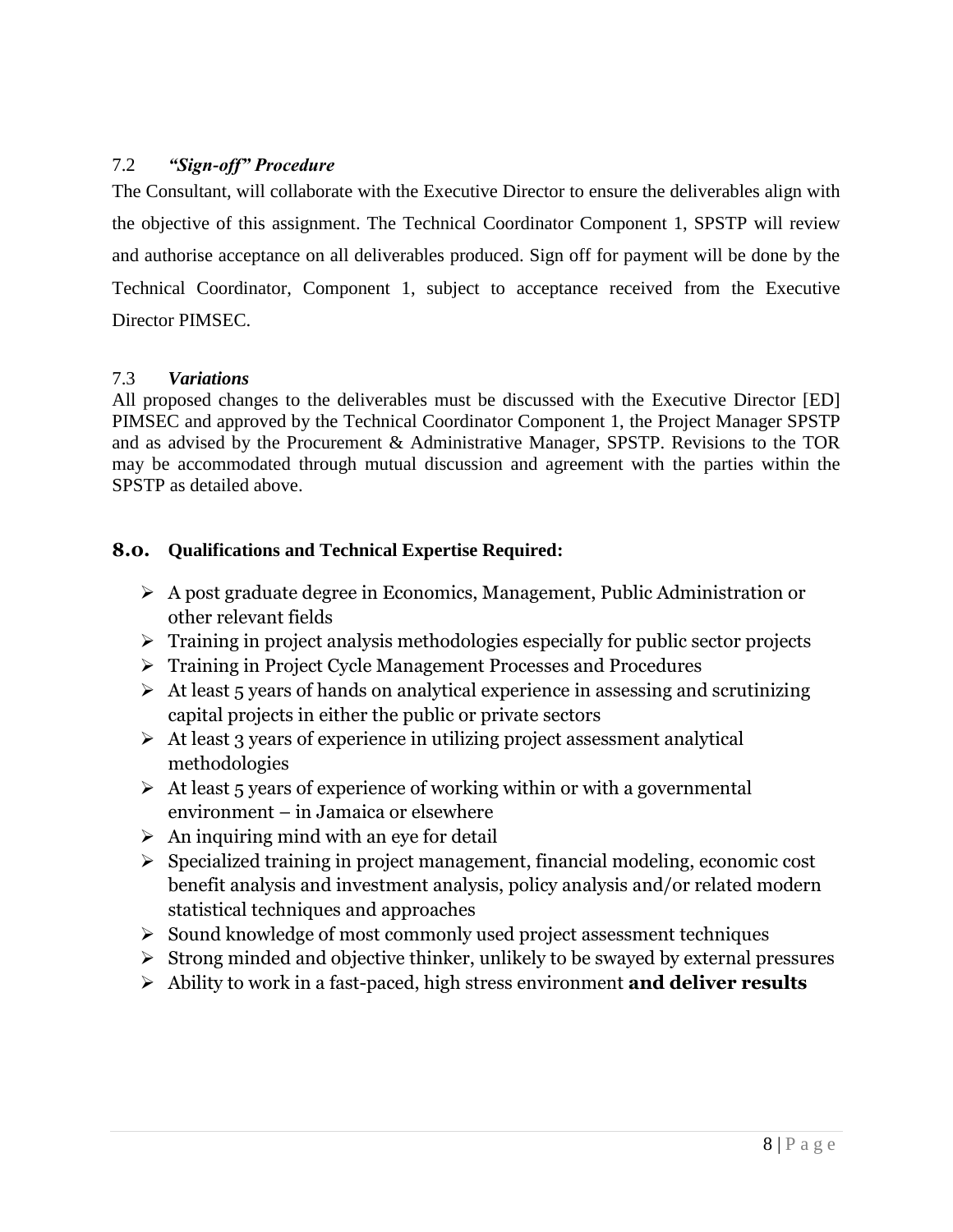#### **9.0. Reporting and Sign-Off:**

The Consultant shall report directly to the ED**,** PIMSEC. Deliverables will be considered certified as satisfactory when they are first accepted by the ED PIMSEC, Technical Coordinator, Component 1 SPSTP, based on the defined and agreed performance standards for delivery. All deliverables under the contract may be submitted in electronic format; the final report may also be submitted in electronic form along with a hard copy of the requisite documents.

#### **10.0. Conditions:**

The consultants are expected to provide his/her own tools & resources to undertake this assignment; where necessary the MOF&PS/SPSTP will provide a venue for meetings and or consultations. Office space will be the responsibility of the consultant during the conduct of the assignment. All materials and documents accessed during the conduct of this consultancy remain the property of the MOF&PS/PIMSEC and is not authorized for use by the consultant for any other purpose than for the effective conduct of the assignment, unless expressly authorized in writing by the Financial Secretary. Travel as required under this assignment is authorized.

#### **11.0 COMMENCEMENT DATE AND PERIOD OF EXECUTION**

The Consultant is expected to produce his/her deliverables for a job lot under this assignment in 15 days over a 2-month period, commencing in latter part of 2019 or early 2020.

| <b>Type of Consultancy:</b>                                                        | <b>Individual Consultant</b>                                                                                                                                                       |
|------------------------------------------------------------------------------------|------------------------------------------------------------------------------------------------------------------------------------------------------------------------------------|
| <b>Duration of Contract</b>                                                        | 15 days per contract:<br>3 simple projects per contract for<br>$\mathbf{r}$<br>maximum 15 days<br>1 complex project per contract for<br>$\mathbf{H}^{\prime}$ .<br>maximum 15 days |
| Type of Contract:                                                                  | Fixed Price Contract per any assigned jobs                                                                                                                                         |
| <b>Payment Responsibility</b>                                                      | <b>MOFPS, SPSTP Project Office</b>                                                                                                                                                 |
| NB: The contract amount includes all costs related to undertaking the consultancy. |                                                                                                                                                                                    |

#### **12.0. CHARACTERISTICS OF THE CONSULTANCY**